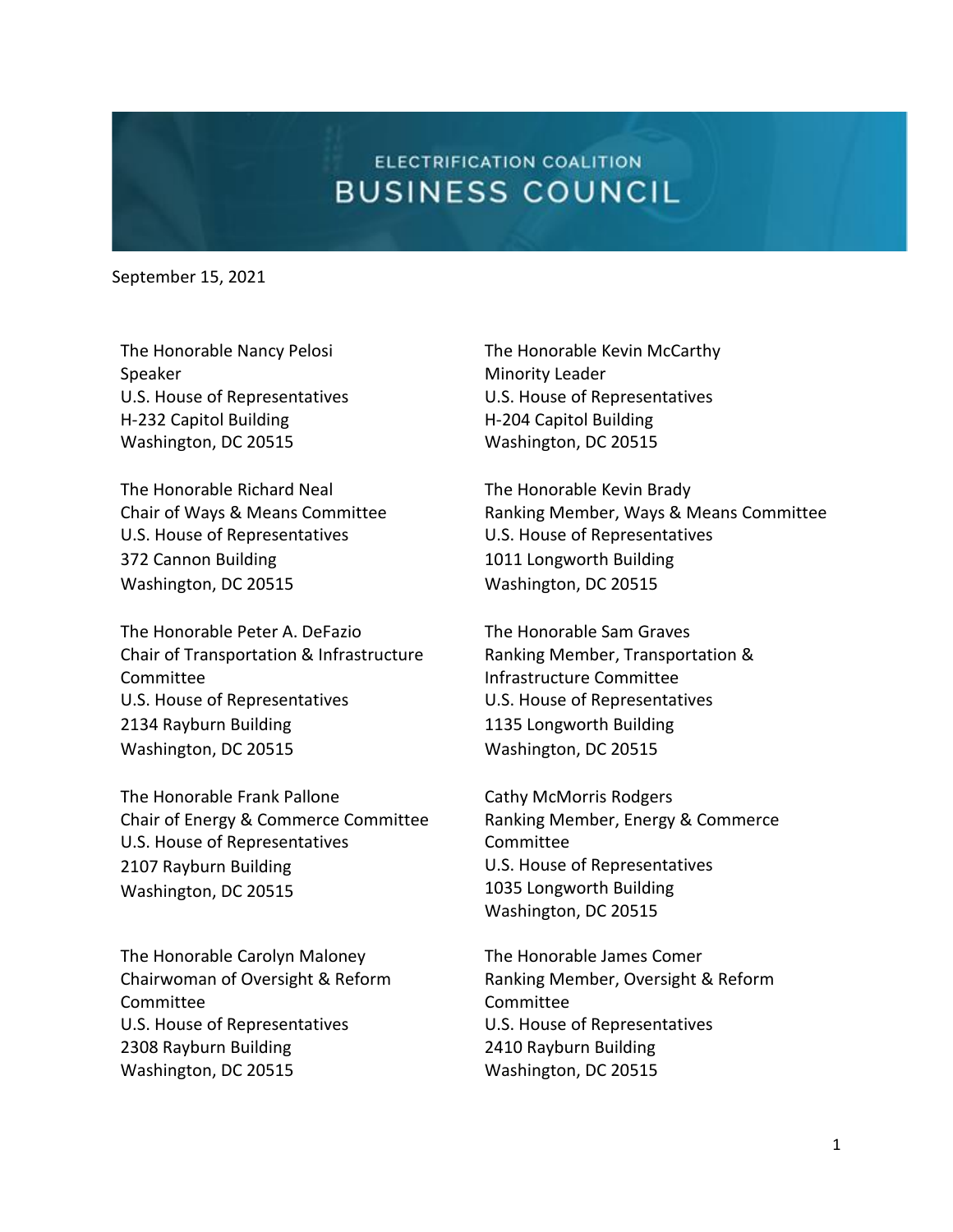Dear Speaker Pelosi, Ranking Member McCarthy, Chair Neal, Ranking Member Brady, Chair DeFazio, Ranking Member Graves, Chair Pallone, Ranking Member Rodgers, Chair Maloney, Ranking Member Comer and Members of the House of Representatives:

The Electrification Coalition (EC) is a non-partisan, not-for-profit group committed to promoting policies and actions that facilitate the deployment of plug-in electric vehicles (EVs) on a mass scale in order to combat the economic, public health, and national security dangers caused by America's dependence on oil. The Electrification Coalition's Business Council (ECBC), launched in early 2021, includes key business players in the transportation electrification sector, including those involved in the manufacturing of these EVs and the corresponding supply chains.

The EC and ECBC support a robust inclusion of incentives and funding within the reconciliation package to match the down-payment made with the bipartisan Investment and Jobs Act. A robust investment in EVs will allow the United States to maintain its global competitiveness in the auto industry and to unlock all the benefits of reducing the oil dependency of our transportation. **We applaud the leadership of the Ways & Means Committee, Transportation & Infrastructure Committee, Energy & Commerce Committee and Oversight & Reform Committee for the bold investments made into our transportation electrification future as evidenced in the committee bill text**.

Specifically, we applaud your leadership on the following:

- Ways & Means Committee: We applaud a goal of accelerating the market adoption of electric vehicles to the greatest extent possible while supporting manufacturing and assembly in the U.S with both consumer incentives and manufacturing support. We support the inclusion of a new commercial EV tax credit of 30% of the vehicle cost, a long-term extension of the 30C alternative fuel property infrastructure tax credit, the inclusion of a new used EV tax credit, and the revival of the 48C manufacturing tax credit.
- Energy & Commerce Committee: the potential \$52.5 billion for EVs, EV charging infrastructure, and the build-out of the American manufacturing and supply chain for EVs. Of this \$52.5 billion, we applaud the investment of \$5 billion in replacing class 6 and 7 heavy-duty vehicles with EVs through a new grant program at EPA, and strongly encourage the inclusion of class 8 vehicles.
- Oversight and Reform Committee: \$7.4 billion to electrify the federal fleet, including the U.S. postal service, which will kickstart the fleet transition and launch the U.S. towards greater EV adoption by leading by example.
- Transportation & Infrastructure Committee: investment into the Community Climate Incentive Grants program, which includes grants for electric transit projects, and the potential funding for zero emission buses through the Affordable Housing Access Program.